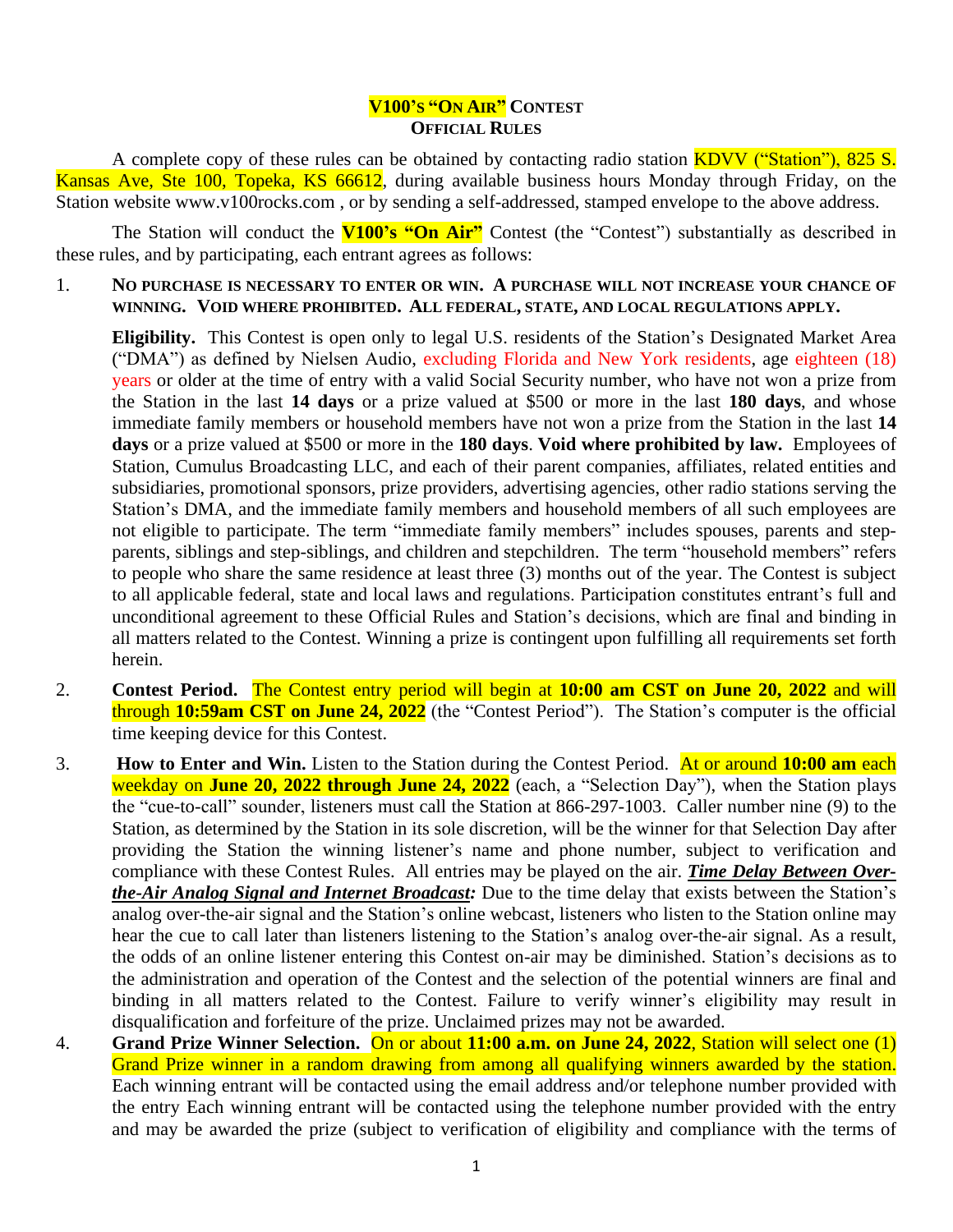these rules). Station's decisions as to the administration and operation of the Contest and the selection of the potential winner are final and binding in all matters related to the Contest. Failure to respond to the initial verification contact within three (3) days of notification or failure to claim the prize within three (3) days of verification as a winner will result in disqualification and forfeiture of the prize.

- 5. **Verification of Potential Winner.** THE ELIGIBILITY OF ALL POTENTIAL CONTEST WINNERS IS SUBJECT TO VERIFICATION BY STATION WHOSE DECISIONS ARE FINAL AND BINDING IN ALL MATTERS RELATED TO THE CONTEST. The potential winner must continue to comply with all terms and conditions of these Official Rules, and winning is contingent upon fulfilling all requirements. The potential winner may be notified by email and/or telephone call after the date of random drawing and/or winner determination. The potential winner will be required to sign and return to Station, within three  $(3)$  days of the date notice is sent, an affidavit of eligibility and a liability/publicity release (except where prohibited) to claim the prize, if applicable. A winner who returns the affidavit of eligibility and liability/publicity release will be deemed to have accepted the contest prize and thereafter will not be permitted to rescind their acceptance of the prize and/or return the prize. If a potential winner cannot be contacted, fails to sign and return the affidavit of eligibility and/or the liability/publicity release within the required time period (if applicable), or if the prize or prize notification is returned as undeliverable, potential winner forfeits prize. In the event that the potential winner of a prize is disqualified for any reason, Station may award the applicable prize to an alternate winner by random drawing from among all remaining eligible entries. Unclaimed prizes may not be awarded.
- 6. **Prizes.** Five (5) Prizes will be awarded in this Contest.

## 7. Four (4) Prize winners will receive:

(a) ONE (1) FIFTY DOLLAR (\$50) Cenex gas gift card, one (1) pair of one (1) day general admission tickets to Country Stampede 2022.

One (1) Prize will receive:

(b) ONE (1) FIFTY DOLLAR (\$50) Cenex gas gift card, one (1) pair of VIP passes to Country Stampede 2022

The approximate retail value ("ARV") of each qualifying prize is **ONE HUNDRED NINETY Dollars** (**\$190).** 

The approximate retail value ("ARV") of each grand prize is **ONE THOUSAND TWO HUNDRED** FIFTY Dollars (**\$1250).** 

## **TOTAL ARV OF ALL CONTEST PRIZES IS: TWO THOUSAND TEN Dollars (\$2,010).**

**For entry to the prize event, each event attendee may be required to show valid proof of vaccination against the COVID-19 virus and/or valid proof of a negative test for the COVID-19 virus within 72 hours (or such other time as the event organizers require) prior to the event.**

Winner is responsible for all taxes associated with prize receipt and/or use. Odds of winning a prize depend on a number of factors including the number of eligible entries received during the Contest Period and listeners participating at any given time.

There is no substitution, transfer, or cash equivalent for prizes, except that the Station may, in its sole discretion and to the extent permitted by law, substitute prizes of comparable value or cash. The prizes are expressly limited to the item(s) listed above and do not include taxes, gratuities or any other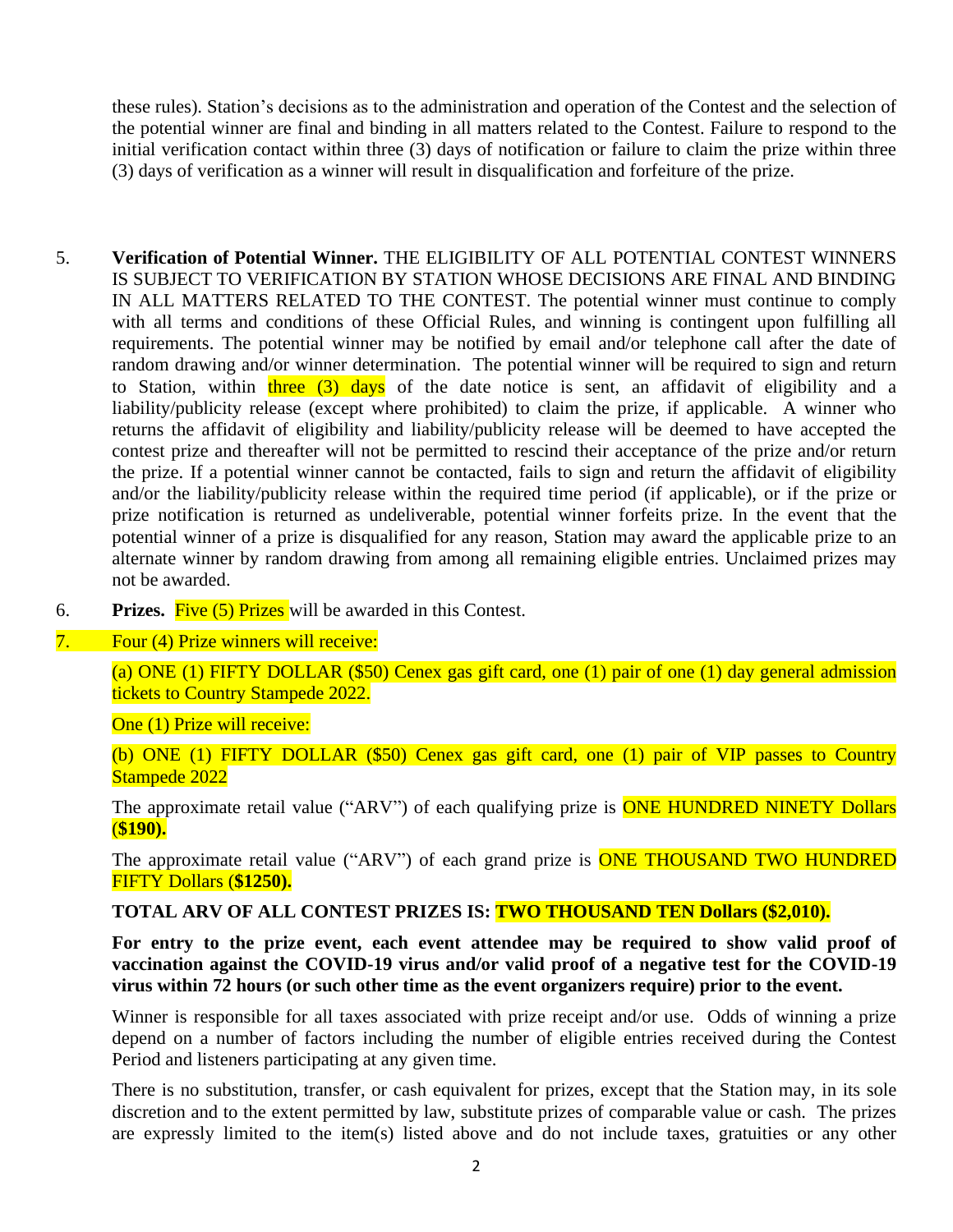expenses. Any tickets and/or gift certificates/cards awarded as part of a prize will be subject to the terms and conditions set forth by the issuer and are valid only on the date(s) printed on the tickets or gift certificates/cards. Other restrictions may apply.

If any prize or a portion of any prize is postponed, cancelled, or otherwise unavailable due to disease, epidemic, pandemic, quarantine, any acts of government and/or any reason that is beyond the control of Station or any Sponsor, then no substitution shall be provided. Station and any Sponsors make no representation or warranty about the safety of any prize. By accepting and using a prize, each winner acknowledges and assumes all risks of accepting and using the prize, and any other risks associated with the prize.

- 8. **Entry Conditions and Release.** By entering, each entrant agrees to: (a) comply with and be bound by these Official Rules and the decisions of the Station and Sponsor(s), which are binding and final in all matters relating to this Contest; (b) release and hold harmless Station, Sponsor(s), Cumulus Media New Holdings Inc., and each of their affiliated companies, participating sponsors, the prize suppliers and any other organizations responsible for sponsoring, fulfilling, administering, advertising or promoting the Contest, and each of their respective past and present officers, directors, employees, agents and representatives (collectively, the "Released Parties") from and against any and all claims, expenses, and liability, including but not limited to negligence and damages of any kind to persons and property, including but not limited to invasion of privacy (under appropriation, intrusion, public disclosure of private facts, false light in the public eye or other legal theory), defamation, slander, libel, violation of right of publicity, infringement of trademark, copyright or other intellectual property rights, property damage, or death or personal injury arising out of or relating to a entrant's entry, creation of an entry or submission of an entry, participation in the Contest, acceptance or use or misuse of prize (including any travel or activity related thereto) and/or the broadcast, exploitation or use of entry; and (c) indemnify, defend and hold harmless the Released Parties from and against any and all claims, expenses, and liabilities (including reasonable attorneys' fees) arising out of or relating to an entrant's participation in the Contest and/or entrant's acceptance, use, non-use or misuse of the prize.
- 9. **Publicity.** Participation in the Contest constitutes entrant's consent to use by the Station and its agent of entrant's name, likeness, photograph, voice, opinions, entry, and/or biographical information (including hometown and state) for promotional purposes in any media, worldwide, without further payment or consideration, unless otherwise prohibited by law.
- 10. **Taxes.** All State, Local, Federal and/or other taxes, duties, tariffs, title fees, licensing fees, or other fees for prizes awarded become the sole responsibility of the winner. All those who win a prize or prizes valued \$600 or more in any given year will be issued an IRS Form 1099 to report their winnings.
- 11. **General Conditions.** Station reserves the right to cancel, suspend and/or modify the Contest, or any part of it, if any fraud, technical failures or any other factor beyond Station's reasonable control impairs the integrity or proper functioning of the Contest, as determined by Station in its sole discretion. Station reserves the right in its sole discretion to disqualify any individual it finds to be tampering with the entry process or the operation of the Contest or to be acting in violation of these Official Rules or acting in an unsportsmanlike or disruptive manner. Any attempt by any person to deliberately undermine the legitimate operation of the Contest may be a violation of criminal and civil law, and, should such an attempt be made, Station reserves the right to seek damages from any such person to the fullest extent permitted by law. Station's failure to enforce any term of these Official Rules shall not constitute a waiver of that provision.
- 12. **Limitations of Liability.** The Released Parties are not responsible for: (a) any incorrect or inaccurate information, whether caused by Station, Sponsor(s), entrants, printing errors or by any of the equipment